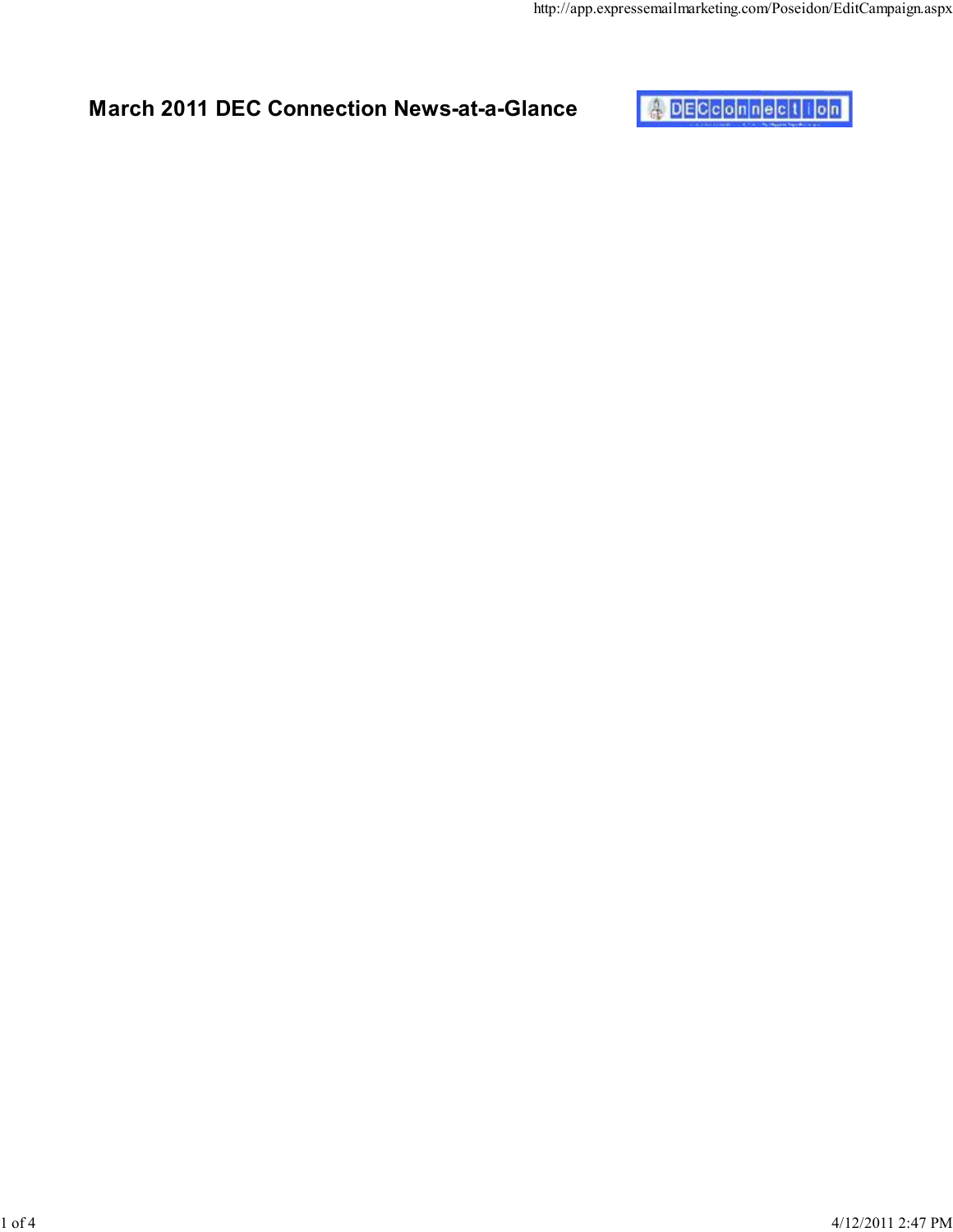## Celebrating the Life and Contributions of our Founder and Hero, Ken Olsen - Memorial Service Update



The DEC Connection will participate in formal events planned by Ken's charitable beneficiary, Gordon College (255 Grapevine Road, Wenham, MA, Exit 17 from Route 128). They are holding a public Memorial Service on Sat., May 14th at 3:30 PM.

Please RSVP to Gordon College for the memorial service and reception if you think might attend, so they can get a count for planning purposes, by 15 April 2011. (Please check the 11. Other box, and in 12. write in DEC Connection).

### Agenda:

Memorial Service: 3:30 - 4:30 PM at the AJ Gordon Memorial Chapel suggested attire is business formal

Reception: 4:30 - 6 PM (light refreshments served)

At Reception you will also be able to visit some special, temporary exhibits of Ken's and other Digital memorabilia from his archives, and you can videotape a short testimonial in Ken's memory, or about your DEC experience, for the interactive Kiosk in the Ken Olsen Science Center Lobby.

Handicap Parking - for handicap parking sticker RSVP on Gordon website before 15 April.

We are still collecting your remembrances for our Ken Olsen Memorial page at www.decconnection.org/KOmemorials.htm.

You can enjoy Gordon College's excellent online videos about Ken and his legacy at: www.gordon.edu/kenolsen. And, the videos and summaries of the talks by Win Hindle, Debra Armidon and Rod Sutherland from our 2008 event at the Gordon College Ken Olsen Science Center Dedication are excellent reminders of Ken's and Digital's legacies.

### DEC Reunions announced for 2011:

Colorado Springs Annual Reunion: Friday, April 22nd - click link for details.

DEC Stories! We are still collecting your unusual, humorous or just favorite DEC stories. Email them to webmaster@decconnection.org. They should be pne page or less and be entertaining to our members. Click on this link to enjoy the ones submitted so far.

DECconnection Newsbytes - Members please send news you'd like to share to: webmaster@decconnection.org.

• From Ian Loughlin, UK: Currently running a portfolio of Internet Marketing and Information Publishing ventures including Membership Sites. Providing training and consultancy to enable people to succeed in the field of Internet Marketing and to

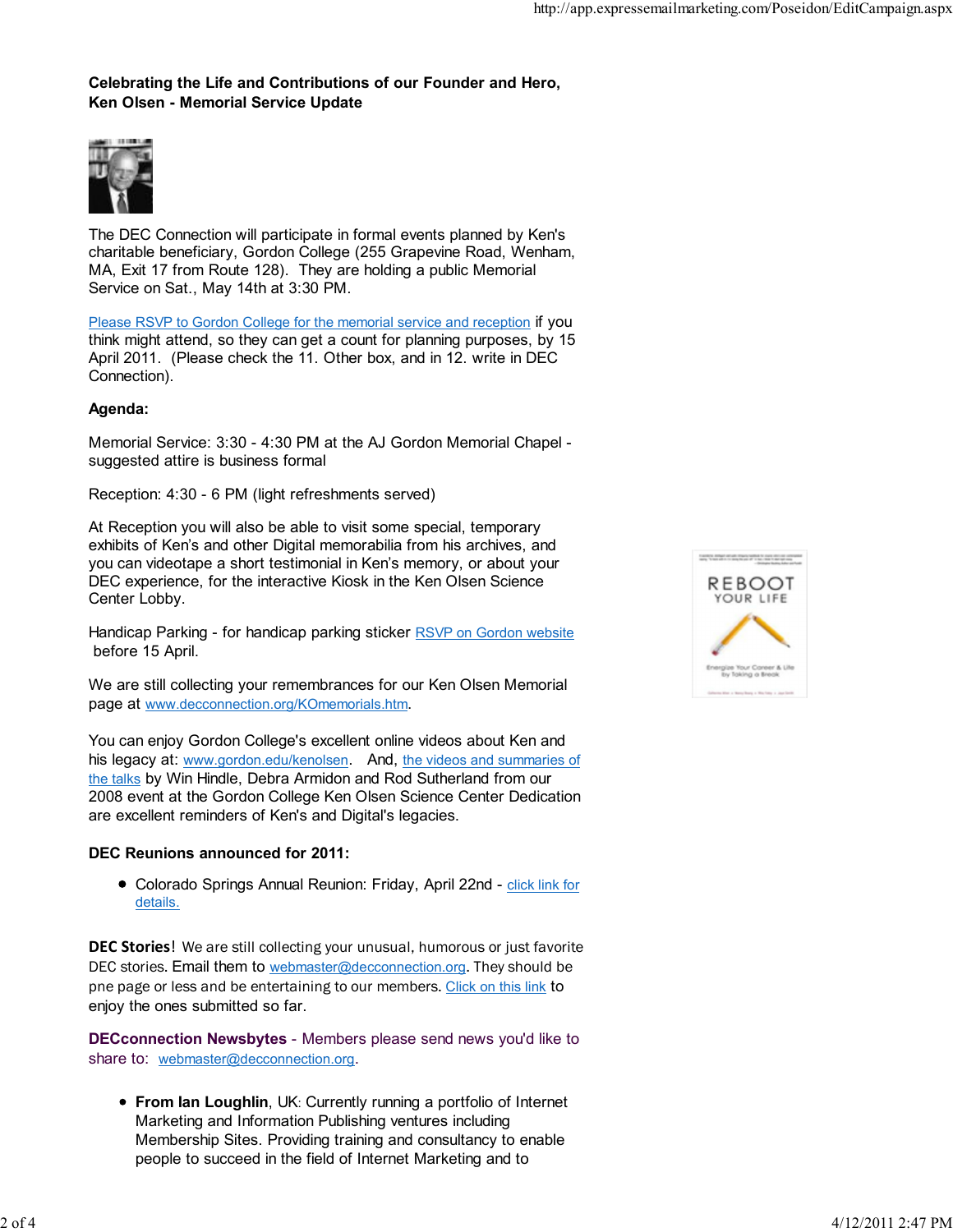establish their own home-based business. ianloughlin@btinternet.com

- Armando Stettner, MA, a new member, writes that he is currently a director at Verizon heading up FiOS advanced development. aps@ieee.org
- Bob Arnett (at Digital from 1984-1999): is CIO of Cobb Electric Membership Corporation in Marietta, Georgia. Bob was recently promoted to Senior VP, and was awarded the 2010 Georgia CIO of the Year Award by the Georgia CIO Leadership Association. See this announcement in TechLinks, the CIO e-zine by clicking here. To reconnect with Bob, send an email to ba.amett@gmail.com. Congratulations, Bob!
- Elizabeth Robertson, MA writes: It was so nice to read the gracious feedback [our Memorials] on Ken Olsen. He was one of a kind, certainly to be missed. I do volunteer work at our senior center, including a newsletter. I have 4 grandchildren, all doing well. My town, Rutland, is noted for having a tree that sits in the middle of Mass. Ave 2 streets from my house. I enjoy our events year-round, especially the 4th of July, and the Chowder Challenge at the Fire Brigade.
- From Nick Barletta, MA: I was fortunate to have worked for DEC and retired from the Mill in Maynard. It was a long drive commuting from Rockport every day, but the experience of working for DEC and Ken Olsen was memorable. I retired from being a Rockport Selectman for 39 years, but still keep active in local affairs. Also, I wish to say hello to my many DEC colleagues and friends. nbarletta@comcast.net
- Regina Barton, So. CA, writes: It is hard to believe that I have now been retired for 19 years, which is longer than I worked for DEC (16 years). At the LA office, we did have a couple of visits from Ken (of blessed memory) and I never forgot him. Since: we have been living in Leisure World in Laguna Woods for nearly 11 years and there's so much to do here that there's no time to be bored! We are involved with our community and social life and are very grateful that we can still help and enjoy all the activities. I still have contact with quite a few of my DECcie friends from the LA, Orange and San Diego county offices. omaopa56@gmail.com
- Rita Foley, Brooklyn NY, wrote that she retired from being President of a \$1b global packaging business 5 years ago in order to dedicate herself to giving back. Today she spends a third of her time on non profit work (she is on the board of Pro Mujer International and The Healthcare Chaplaincy). The second third is for serving on corporate boards so she can provide donations to those non profit initiatives. She also leads Crenshaw Associates board services practice. The last third is for fun. Under the fun category, Rita loves to travel and she has just co-authored a book Reboot Your Life. Energize Your Career & Life by Taking a Break, available April 2011. Visit www.rebootbreaks.com for workshops and more information. Congratulations, Rita! photo of book above right. rvfhome@aol.com

Send in your NewsBytes for next month! Keep 'em coming!

## Membership Updates - welcome to our new & renewing members since February:

Renewing Members: Debra Amidon, Bob Arnett, Fred Balfour,